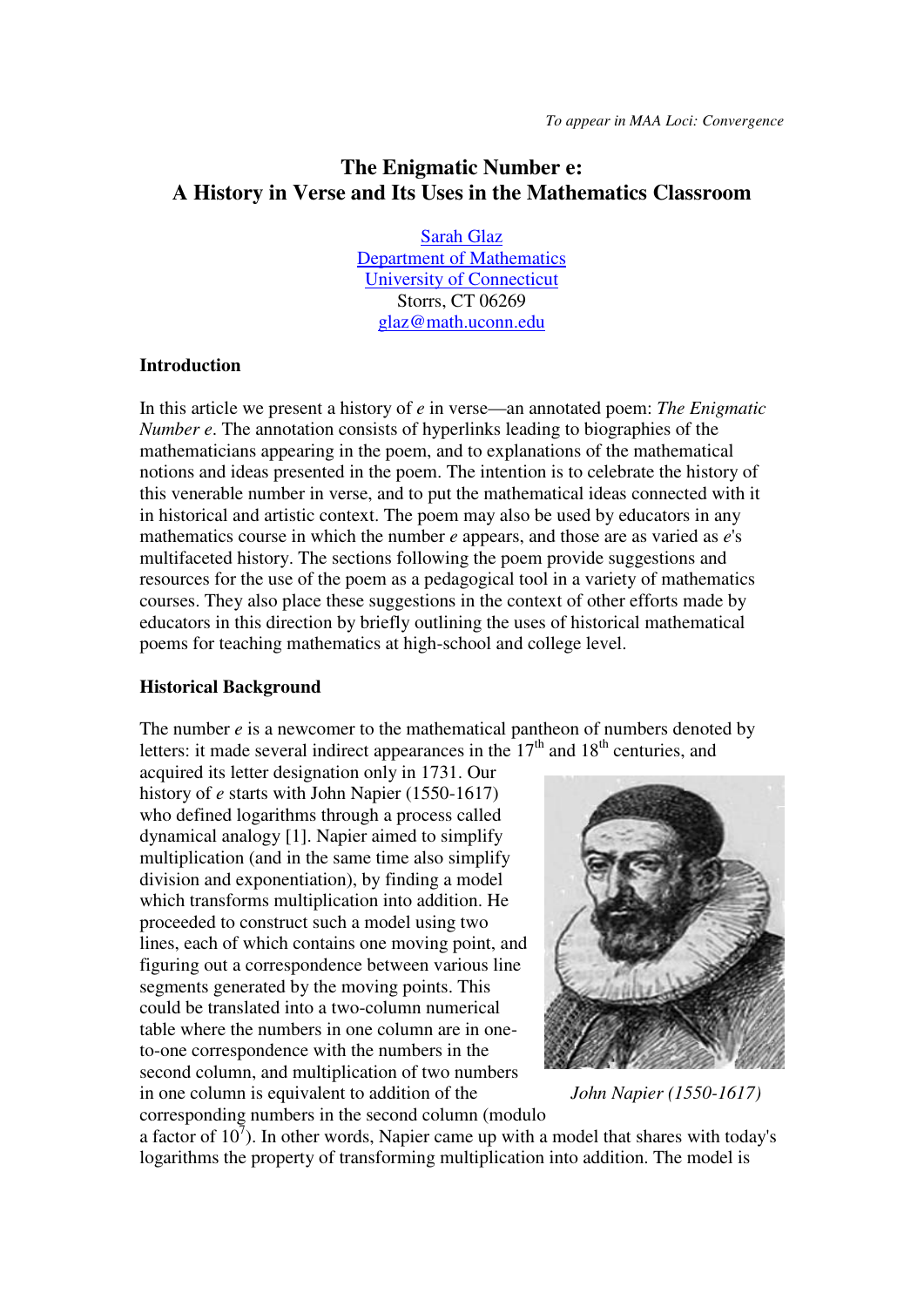almost equivalent to what we call logarithm today, namely:  $y = log_b x$  if and only if  $b^y = x$ .

Napier's definition did not use bases or algebraic equations. Algebra was not advanced enough in Napier's time to allow for our modern definition. Logarithmic tables were constructed, even tables very close to natural logarithmic tables, but the base, *e*, did not make a direct appearance till about a hundred years later. Gottfried Leibniz (1646-1716), in his work on Calculus, identified *e* as a constant, but labeled it

*b*. As with many other concepts, it was Leonhard Euler (1707-1783) who gave the constant its letter designation, *e*, and discovered many of its remarkable properties. Euler's discoveries cast new light on the previous work, bringing out *e*'s relevance to a host of results and applications. More details on the history of *e* may be found in the next section and in references [1, 4, 7, 12, 13, 14, 26, 27, 28, 30, 31, 33, 34]. In particular, it is interesting to note that a model simplifying multiplication by transforming it into addition was discovered at about the same time as Napier's logarithm by another mathematician, Jost Bürgi (1552-1632). See, for example, [30] for some of the controversies regarding priorities for the discovery and the early calculations of logarithms. *Leonhard Euler (1707-1783)*



Compared with the number  $\pi$  that appeared in print as early as 550 BC (The Hebrew Bible, I Kings vii. 23) and whose accuracy of digits following the decimal point traces the history of ancient mathematics [3], *e* seems to have little to boast about. In addition, the geometric definition of  $\pi$  is easily accessible to any literate person, while *e*'s abstract meaning requires more advanced mathematical knowledge even for basic comprehension. For these reasons,  $\pi$  became part of the popular culture: songs, poems, movies, cartoons, websites, and even an annual holiday (Pi-Day, on March 14), are dedicated to it (see, for example, [15]), while *e* still awaits public recognition.

Among mathematicians, however, *e* is considered to be one of the most important numbers in mathematics [14], along with  $\pi$ , i, 0 and 1, all of which are linked in the famous and mysterious Euler Identity,  $e^{i\pi} + 1 = 0$ . Moreover, there is a special fascination to *e*'s varied and unexpected appearances at the core of several important areas of modern mathematics. If  $\pi$ 's long history traces the ancient development of mathematics, *e*'s shorter history traces the birth of modern mathematics. And it is a captivating history, complete with eccentric personalities, spectacular mathematical results, and still unsolved conjectures—a history worth celebrating and sharing with students.

#### **Table of contents**

- 1. Introduction
- 2. Historical Background
- 3. The Annotated Poem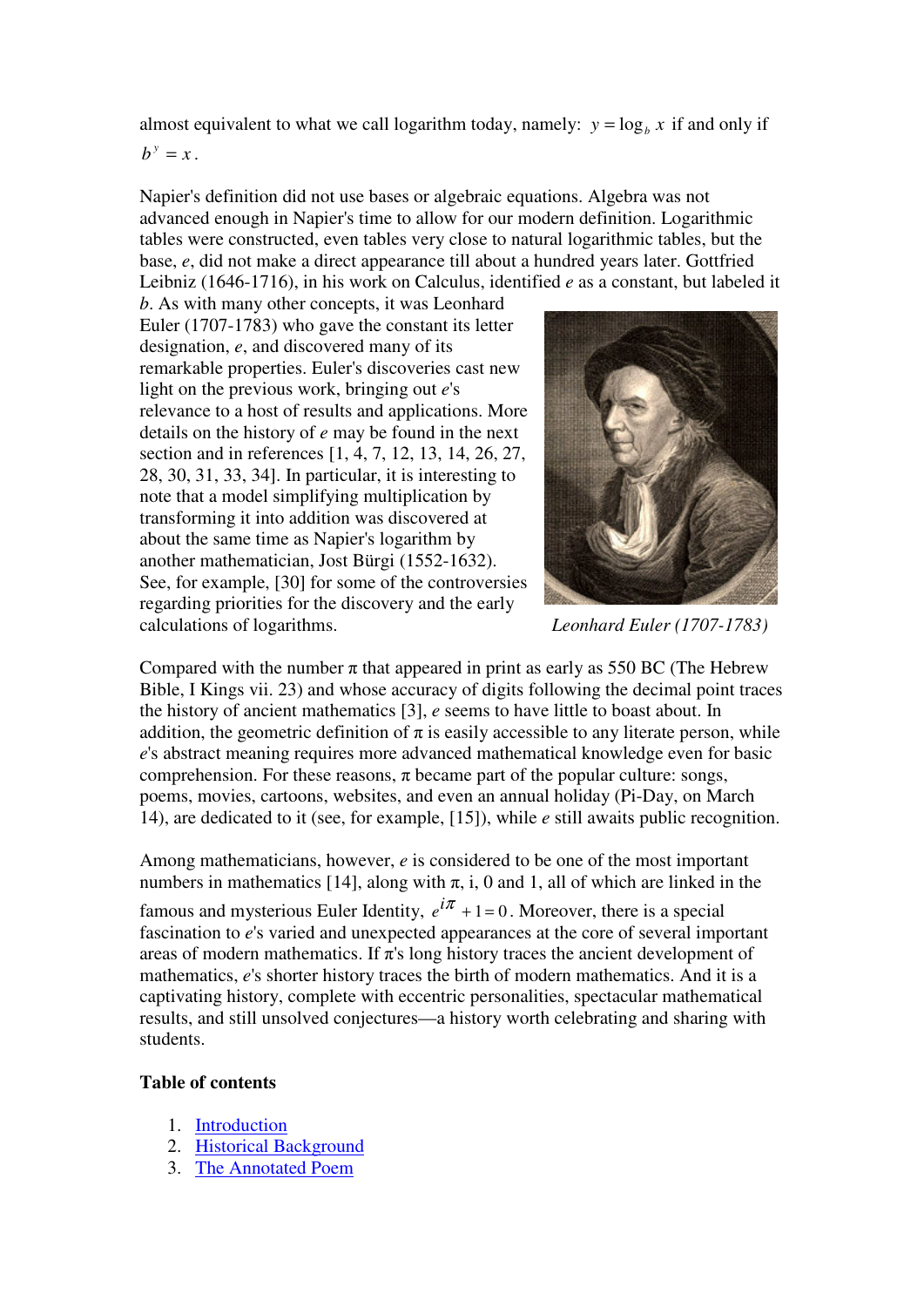- 4. Uses of Historical Poems in the Mathematics Classroom
- 5. Using the Poem, *The Enigmatic Number e*, in the Mathematics Classroom
- 6. Links to Resources: Biographies and Topics
- 7. References
- 8. About the Author and Acknowledgements

## **The Annotated Poem**

### **The Enigmatic Number** *e*

*by Sarah Glaz* 

It ambushed Napier at Gartness, like a swashbuckling pirate leaping from the base. He felt its power, but never realized its nature. *e*'s first appearance in disguise—a tabular array of values of ln, was logged in an appendix to Napier's posthumous publication. Oughtred, inventor of the circular slide rule, still ignorant of *e*'s true role, performed the calculations.

A hundred thirteen years the hit and run goes on. There and not there—elusive *e*, escape artist and trickster, weaves in and out of minds and computations: Saint-Vincent caught a glimpse of it under rectangular hyperbolas; Huygens mistook its rising trace for logarithmic curve; Nicolaus Mercator described its log as natural without accounting for its base; Jacob Bernoulli, compounding interest continuously, came close, yet failed to recognize its face; and Leibniz grasped it hiding in the maze of calculus, natural basis for comprehending change—but misidentified as *b*.

The name was first recorded in a letter Euler sent Goldbach in November 1731: *"e denontat hic numerum, cujus logarithmus hyperbolicus est=1."*  Since *a* was taken, and Euler was partial to vowels, *e* rushed to make a claim—the next in line.

We sometimes call *e* Euler's Number: he knew *e* in its infancy as *2.718281828459045235.*

On Wednesday,  $6^{th}$  of May, 2009, *e* revealed itself to Kondo and Pagliarulo, digit by digit, to *200,000,000,000* decimal places.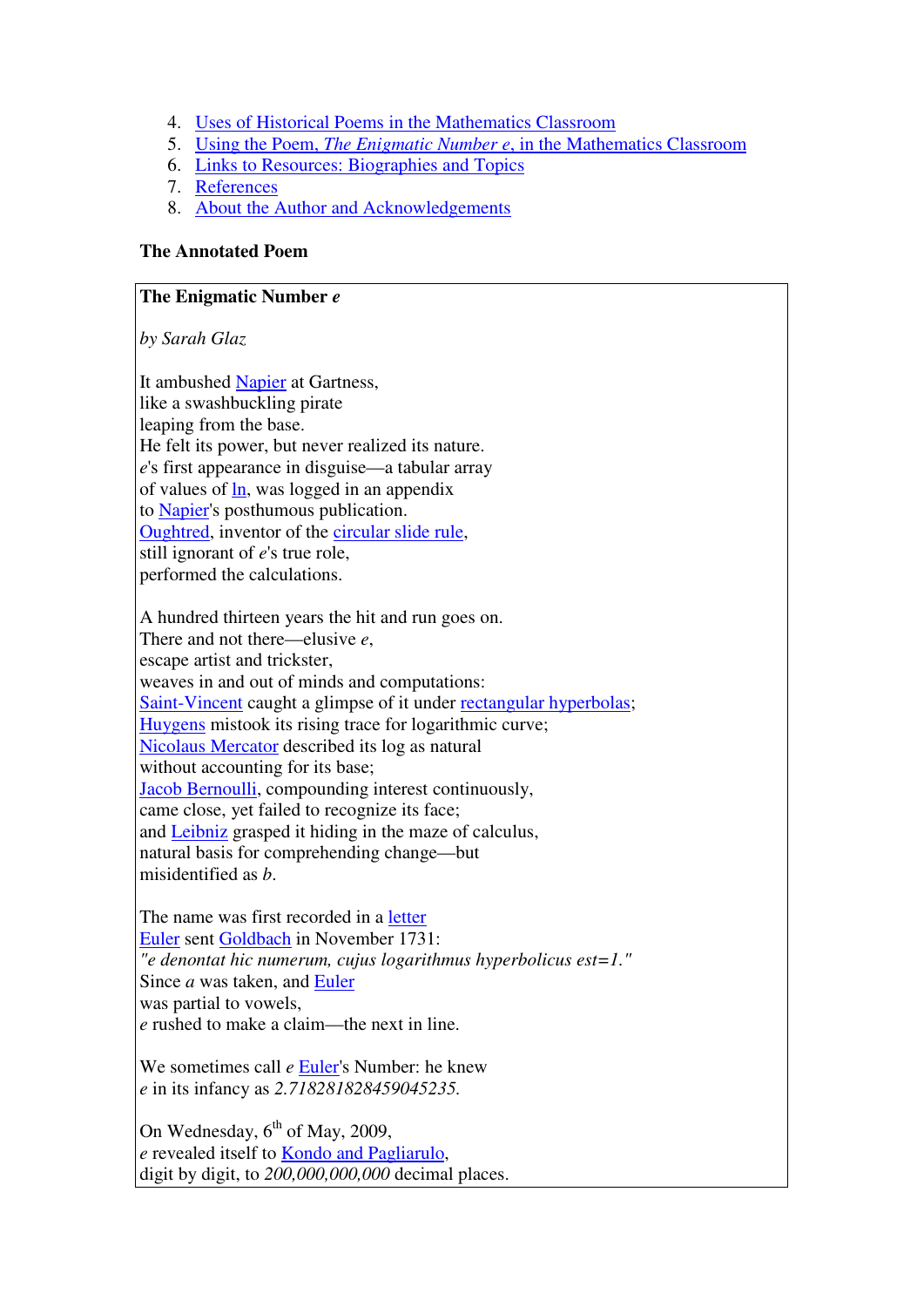It found a new digital game to play.

In retrospect, following Euler's naming, *e* lifted its black mask and showed its limit:

$$
e = \lim_{x \to \infty} (1 + \frac{1}{n})^n
$$

Bernoulli's compounded interest for an investment of one.

Its reciprocal gave Bernoulli many trials, from gambling at the slot machines to deranged parties where nameless gentlemen check hats with butlers at the door, and when they leave*, e*'s reciprocal hands each a stranger's hat.

In gratitude to Euler, *e* showed a serious side, infinite sum representation:

$$
e = \sum_{n=0}^{\infty} \frac{1}{n!} = \frac{1}{0!} + \frac{1}{1!} + \frac{1}{2!} + \frac{1}{3!} + \dots
$$

For Euler's eyes alone, *e* fanned the peacock tail of

*e*−1  $\frac{-1}{2}$ 's <u>continued fraction</u> expansion,

displaying patterns that confirmed its own irrationality.

A century has passed till *e—*through Hermite's pen, was proved to be a transcendental number. But to this day it teases us with speculations about  $\underline{e}^e$ .

*e*'s abstract beauty casts a glow on Euler's Identity:

 *e*  $i\pi$  + 1 = 0

the elegant, mysterious equation, where waltzing arm in arm with *i* and  $\pi$ , *e* flirts with complex numbers and roots of unity.

We meet *e* nowadays in functional high places of Calculus, Differential Equations, Probability, Number Theory, and other ancient realms:

 $y = e^x$ 

*e* is the base of the unique exponential function whose derivative is equal to itself. The more things change the more they stay the same. *e* gathers gravitas as solid under integration,

 $\int e^X dx = e^X + c$ 

a constant *c*, is the mere difference; and often *e* makes guest appearances in Taylor series expansions. And now and then *e* stars in published poetry honors and administrative duties multiply with age.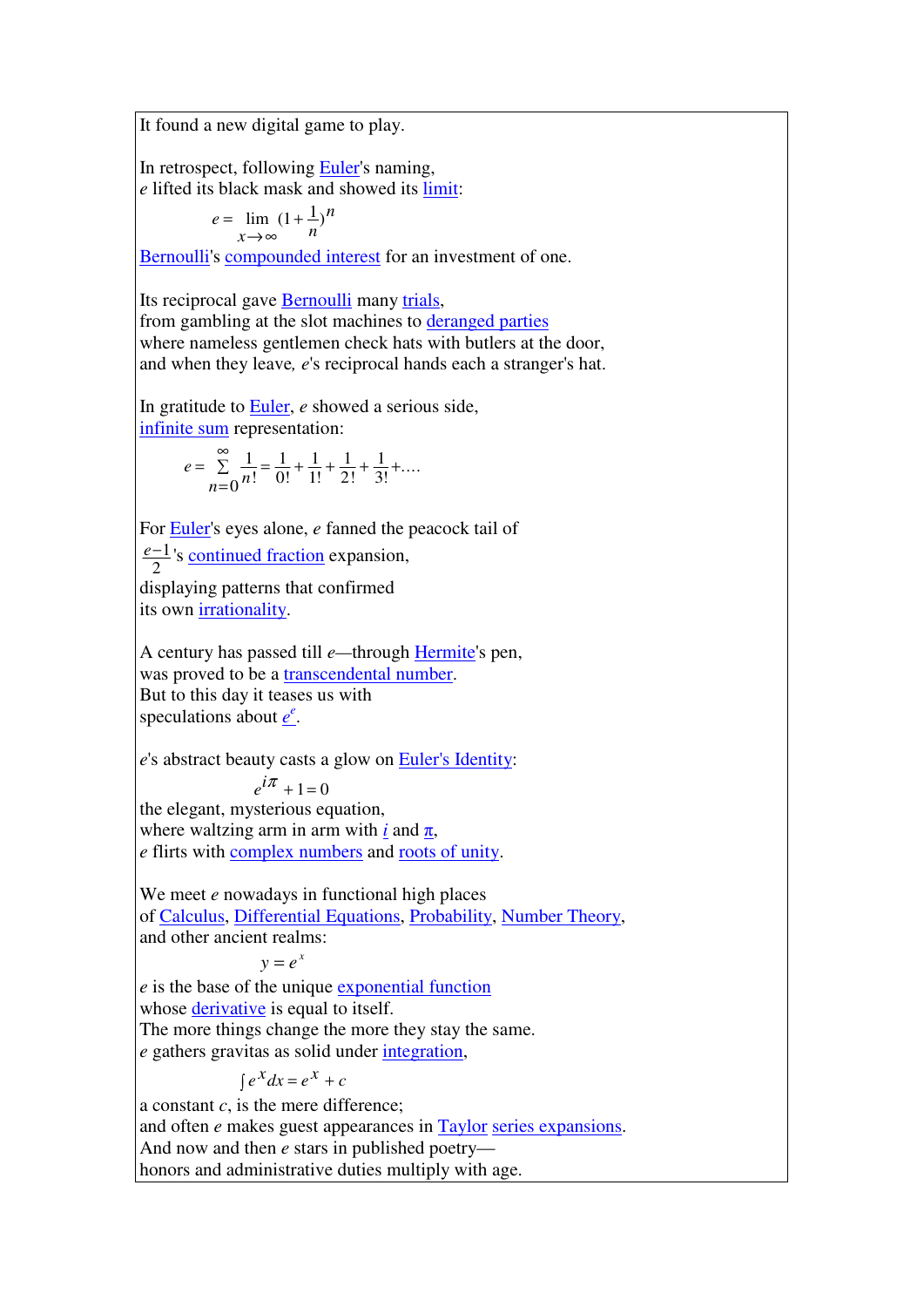#### **Uses of Historical Poems in the Mathematics Classroom**

The links between the history of mathematics, or mathematics-related art, and the teaching of mathematics are complex and difficult to classify. Generally acknowledged is the fact that both history and art can be used to enrich the teaching of mathematics by strengthening students' engagement with the material. The power of a historical anecdote or a poem to engage and charm may lie in the response to the contrast between the abstract and impersonal mathematical idea, and the emotional and aesthetic nature of a piece of related art or a historical tale associated with the idea. The power may also reside in the heightened interest generated by a presentation of mathematical ideas in a broad context, a context that includes historical, social, and artistic dimensions, in addition to the mathematical one. This pedagogical aspect of either history or art in the teaching of mathematics is present, even if the original reasons for their inclusion in the classroom may have been different. In addition to enrichment of pedagogy through engagement, both history and art are often used in the mathematics classroom to shape course content and to enhance learning, retention, and integration of material. The reference section includes a small, but representative, selection of sources: [5, 7, 21, 22, 23, 30, 31] contain discussions, ideas, and classroom resources for the use of history in teaching mathematics, while [2, 6, 8, 9, 18, 19, 20, 25, 29, 32] elaborate on parallel themes for the use of poetry.

The use of a combination of history and poetry in the high-school and college mathematics classroom is not as prevalent as their separate use. One reason may be that many of the historical sources of mathematics that were originally written in verse, like, for example, much of the Middle Ages mathematics written in India, were translated as prose. Still, some historical poems are available in English, and poetry and history were also successfully combined in other ways to enhance the teaching of mathematics.

Poems, or rhymes, have been used for a long time as mnemonics for important numbers, like  $\pi$  and  $e$ , or to assist with the memorization of techniques or formulas, like, for example, the formula for finding roots of a quadratic equation. Some of these rhyming mnemonics are of historical vintage (see for example [18, 25, 32]).

An interesting use of the combination of history and poetry appears in [20], where history provides the motivation for the introduction of poetry in an algebra course. The motivating history is the flowering of algebra during the Middle Ages in India with its cultural tradition of recording mathematical results and problems in verse. Some of the most charming mathematical poems come from this tradition. For example, Bhaskara (1114-1185), the best known of medieval Indian mathematicians, wrote an algebra book some believe was intended for the education of his daughter, Lilavati. The book's title is also *Lilavati* (meaning "the beautiful"), and it was written entirely in verse. The translation of *Lilavati* into English is in prose [10], but luckily a few of the poems were translated as verses in other sources (see [18] for three such translations and their sources). Inspired by the mathematical poetry of medieval India, Barbara Jur [20] encouraged her algebra class to compose word-problems in poetry. The results have both mathematical and poetic merit. Jur's motivation was to enrich teaching by engagement, but in articles [2, 29] we find reports of such poetry writing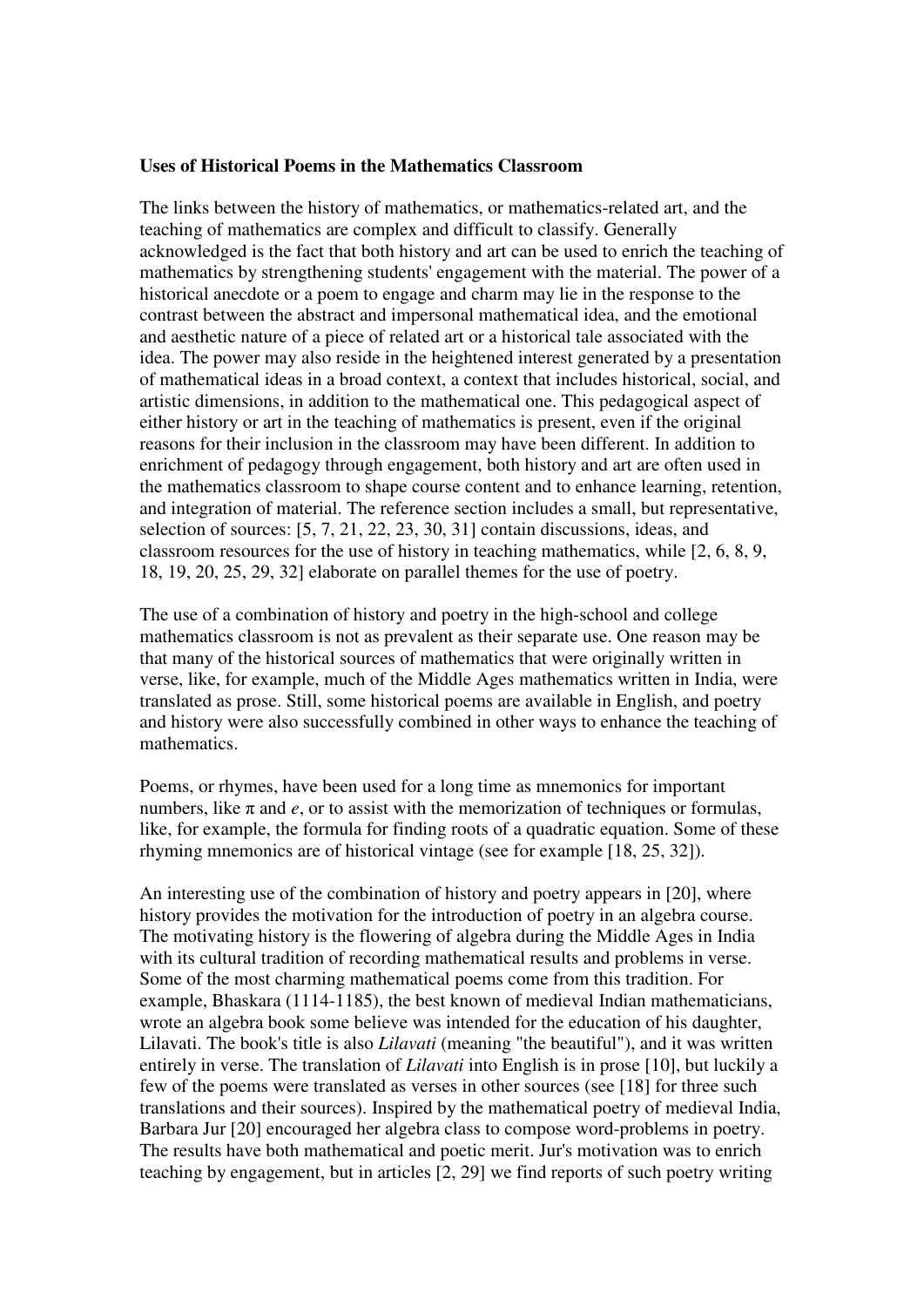experiments conducted in Pre-Calculus, Calculus, and Statistics classes, which conclude that poetry writing in mathematics classes strengthens students understanding and integration of the subject matter.

The mathematical poetry of medieval India and the difficulties students have with word-problems in algebra feature in another article describing the use of poetry in a college algebra course [18]. Glaz & Liang [18] used poems from *Lilavati*, and other historical sources, to ease the difficulties students have with the transition between word-problems representing natural phenomena and the corresponding mathematical models—the equations representing the phenomena. The process yielded additional pedagogical benefits, like, for example, the strengthening of students' number sense and mathematical intuition, and the enhancement of retention and integration of the material [18].

In [18] the authors also introduce a poem by Glaz, *Calculus,* [16, 17, 18], which, like *The Enigmatic Number e*, combines biographical details about the mathematicians involved with the history of mathematical ideas. A poem of this kind may be used to enhance course content by acting as a springboard to class-wide or small group discussions, projects, or assignments on the topics presented in the poem. This kind of poetry-related classroom activities and their implications for the learning process are discussed in [9, 18, 25], while historical accounts in prose with suggestions for these kind of classroom activities may be found in [5, 9, 31].

I will conclude this section with a few words about my own experience with the use of historical mathematical poetry. The poetry I use is either old poetry with mathematical content or contemporary poetry that combines mathematics and history in its content. In addition to class discussions, I assign group projects on, or related to, the mathematical content of the poem. As a rule, the more elementary the course the more structured the project. The rationale behind my approach takes into account that students in higher level mathematics courses are academically and mathematically more mature and are therefore capable of extracting benefits from the inclusion of poetry and history in their class with less supervision. In particular, in a freshmen Problem Solving course and in a remedial College Algebra course the projects I assigned had step by step instructions to the mathematics involved along with an introduction describing some of the history of the poems. For samples of projects at this level, the reader may consult reference [18].

The poem *Calculus*, mentioned above, was used in a Calculus class to enliven the review of the material at the end of the chapter on The Fundamental Theorem of Calculus. The project required students to "translate" from words into mathematical statements the lines of the poem describing mathematical concepts and theorems (such as, for example, the definition of the definite integral as a Riemann sum and the Fundamental Theorem of Calculus itself). In a class involving senior mathematics majors I offered Archimedes' *The Cattle Poem* [24] as a handout, with a recommendation that students explore any point that arouses curiosity and an invitation to discuss their explorations with me. In general, students reacted to the poems and the projects with surprise and enjoyment—sometimes surprise at their unexpected enjoyment from a practice that is not common in the discipline.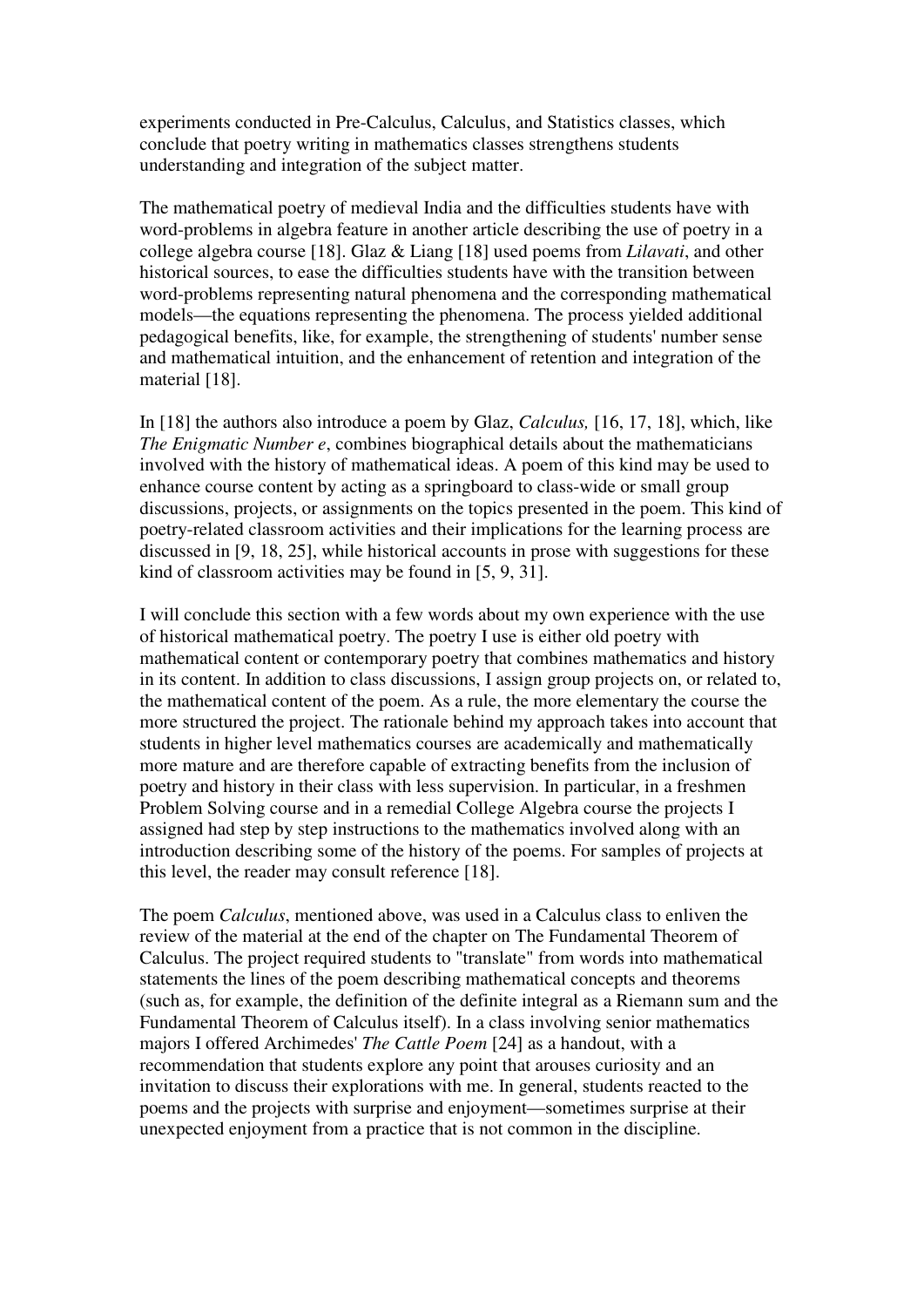#### **Using the Poem,** *The Enigmatic Number e***, in the Mathematics Classroom**

The poem *The Enigmatic Number e* may be used in the mathematics classroom to enrich pedagogy or course content, in any of the number of ways discussed in the previous section. In particular, the poem may be offered to students as a classroom handout, or as a link to an electronic posting, in mathematics courses that mention the number *e*. These courses range from high-school and college Intermediate Algebra, to Pre-Calculus and Calculus courses, to Business Mathematics courses, to more advanced college courses such as Probability, Differential Equations, Abstract Algebra, Complex Variables, and Number Theory, and, of course, History of Mathematics, or courses exploring the connections between mathematics and poetry. The appearances of *e* mentioned in the poem are sufficiently varied to engage students with the related material taught in the course, as well as to pique students' curiosity about the mathematics that lies ahead—in courses they have not yet taken.

*The Enigmatic Number e* may also be used to supplement classroom material and generate classroom activities on topics present in its text. The **Links to Resources** section of this article lists the hyperlinks appearing in the poem's text, as well as links to additional online resources, sorted by biographies and topics. Each link leads to a source of information about a particular mathematician or topic which can assist educators with the preparation of supplementary classroom material and activities. The **Biographies** links contain, in addition to biographical information about the mathematicians, historical information about the mathematical work of each mathematician. Contemporary approaches to the mathematics of a topic may be found in the **Topics** links. The links may also be used to drive course content, by combining several related topics into units of study. Below are two examples of such study units. Each unit consists of a number of parts that can also be used on their own or in different combinations with each other.

#### **Study Unit: The Development of Computation**

This unit may start with the definition of Napier's logarithm (links: *Napier*, references: [1], [30]), and his early computation devices called Napier's bones and counting board (links: *Napier*, reference: [7]). In particular, the second link of *Napier* contains information for the preparation of classroom activities and homework projects on the use of these calculation devices.

The unit may continue with the development of the slide rule (links: *Oughtred*, *Slide rule*). The top two links of *Slide rule* provide both historical information and ideas for classroom or homework activities on the historical uses of the various slide rules. The third link of *Slide rule* is an online slide rule powered by Mathematica. Asking students to do both manual and online slide rule calculations will provide a transition to the last part of this unit.

The unit may now transition to modern calculating devices (links: *Logarithm and natural logarithm, e)* In particular, this is a good place to introduce students to both calculator and computer software capabilities (for example, EXCEL or Mathematica), including the capability of computing logs with great ease and *e* to great accuracy. An online calculator is available at: http://www.calculator.com/calcs/calc\_sci.html. Online computations of *e* and logs can be carried out at the third link of *Logarithm*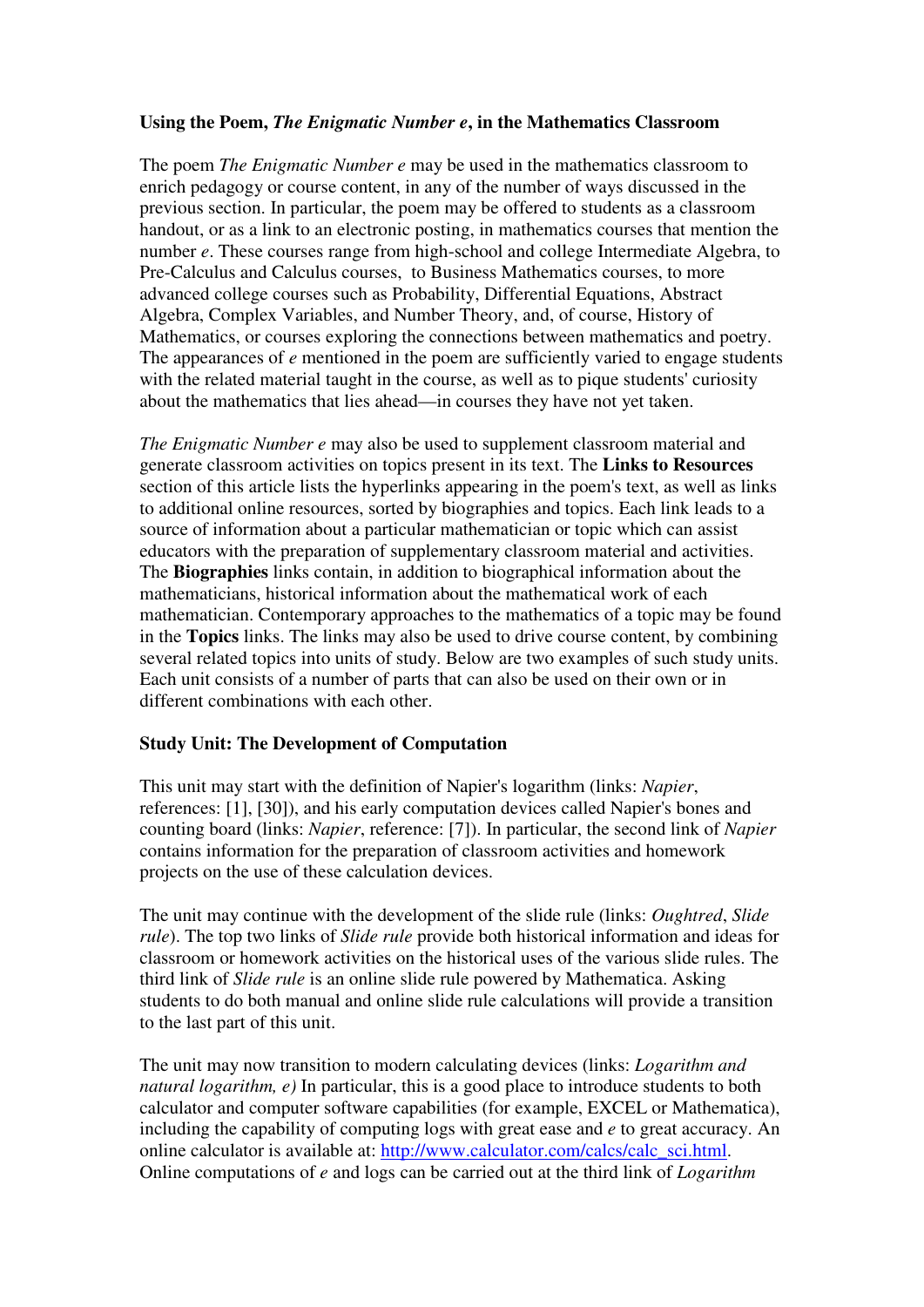*and natural logarithm* and the fourth link of *e* (click on *Programs*, then click on *Online computation of some constants*). One may conclude this unit with a project asking students to conduct an internet search to discover the latest accomplishment in accuracy for the computation of  $e$ , and if time permits, also of  $\pi$ . As of the writing of this article, *e* has been calculated to 200 billion digits after the decimal point (links: *e, first link*).

### **Study Unit: The Number System**

This unit may start with a classical exposition of the real number system (see, for example, reference [6]) supplemented with the topic of continued fractions (links: *Continued fractions*, reference: [28]). Continued fractions are not a part of any standard college course's syllabus. Their introduction will add a new perspective on the representation of numbers and the difference between rational and irrational numbers. An engaging hands-on approach to this subject, complete with ready made activities and homework exercises, may be found at the top link of *Continued fractions* (scroll up all the way to the top of the site). The other links of *Continued fractions* provide additional information to enrich this material with applications and history of the topic.

The unit may continue with the extension of the real number system to complex numbers (links: *Complex numbers*, *i*, *roots of unity*). The link *Complex numbers* provides an interesting self-contained short course on complex numbers—their history and their properties. It can be used to supplement or replace a course's textbook as a basis for lesson plans and assignments.

Keeping *e* as the main focus, the unit may now explore some properties and relations of the three special numbers mentioned in the poem, *e,* π, and *i* (links: *Euler, Hermite, Euler Identity, i,* π*, e, Irrational numbers, Transcendental numbers*). One can start by introducing the concept of a transcendental number as early as the study of roots of polynomials in an Intermediate Algebra course. The second link of *Tanscendental numbers* provides a gentle introduction and several examples to the concept. For more advanced courses, proofs of *e*'s irrationality and transcendentality may be found in the second and third links of *e*. The first link of *Trancendental numbers* brings up, without proof, the transcendentality of  $\pi$  and the open questions regarding transcendentality of powers (and addition or multiplication) of π and *e*. The links for *Euler Identity* can be used to introduce this identity and explore some of its implications to the calculations of powers of the three special numbers. One way to involve the students with the material is to send them on an exploration project through these links for the purpose of finding out what is known about a list of powers of the three numbers, in terms of value, irrationality, or transcendentality. The project may request a justification for each answer, whenever possible (for example, when the conclusion comes out from a direct application of Euler's identity) and a history of the answer. Such a list may include  $e^i$ ,  $e^{\pi}$ ,  $e^e$ ,  $i^i$ ,  $i^{\pi}$ ,  $i^e$ ,  $\pi^i$ ,  $\pi^{\pi}$ ,  $\pi^e$ , and other more complicated powers.

The **Links to Resources** section's 19 biographical links and 43 topics links, and the **References** section's 34 references, may be combined in many ways to make coherent units of study to suit instructor's tastes, time availability, and content of the course they are intended to be used in.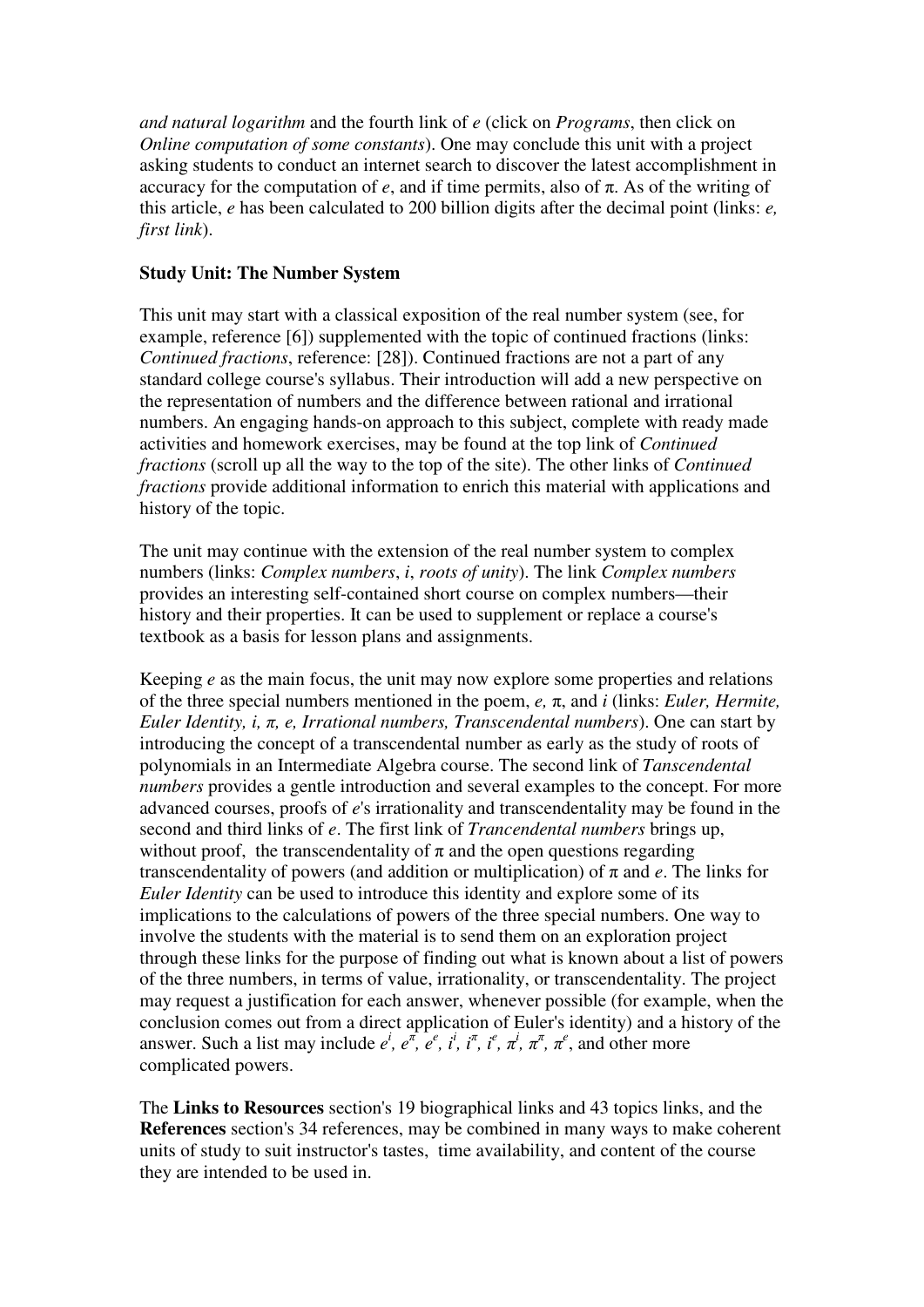# **Links to Resources: Biographies and Topics**

## **Biographies**

The hyperlinks to biographical information in the poem's text are from the excellent source: J.J. O'Connor and E.F. Robertson, The MacTutor History of Mathematics Archive, University of St Andrew Scotland. Additional biographical and historical links are provided below for variety and pedagogical usefulness.

• Jacob Bernoulli (1654-1705)

http://www-history.mcs.st-andrews.ac.uk/Mathematicians/Bernoulli\_Jacob.html http://www.daviddarling.info/encyclopedia/B/Bernoulli.html

• Jost Bürgi (1552-1632)

http://www-history.mcs.st-andrews.ac.uk/Mathematicians/Burgi.html

• Leonard Euler (1707-1783)

http://www-history.mcs.st-andrews.ac.uk/Mathematicians/Euler.html http://plus.maths.org/issue42/features/wilson/

• Christian Goldbach (1690-1764)

http://www-history.mcs.st-andrews.ac.uk/Mathematicians/Goldbach.html

- Euler's correspondence with Goldbach*: Lettre XV, November 25, 1731* http://math.dartmouth.edu/~euler/correspondence/letters/OO0729.pdf
	- Charles Hermite (1822-1901)
- http://www-history.mcs.st-andrews.ac.uk/Mathematicians/Hermite.html
	- Christiaan Huygens (1692-1695)

http://www-history.mcs.st-andrews.ac.uk/Mathematicians/Huygens.html

• Gottfried Leibniz (1646-1716)

http://www-history.mcs.st-andrews.ac.uk/Mathematicians/Leibniz.html http://www.gottfriedleibniz.com/

• Nicolaus Mercator (1620-1687)

http://www-history.mcs.st-andrews.ac.uk/Mathematicians/Mercator\_Nicolaus.html

• John Napier (1550-1617)

http://www-history.mcs.st-andrews.ac.uk/Mathematicians/Napier.html http://plus.maths.org/issue44/features/sangwin/index.html http://www.johnnapier.com/

• William Oughtred (1574-1660)

http://www-history.mcs.st-andrews.ac.uk/Mathematicians/Oughtred.html http://www.sliderulemuseum.com/REF/Oughtred\_Aubrey.htm

• Gregorius Saint-Vincent (1584-1667)

http://www-history.mcs.st-andrews.ac.uk/Mathematicians/Saint-Vincent.html

• Brook Taylor  $(1685-1731)$ 

http://www-history.mcs.st-andrews.ac.uk/Biographies/Taylor.html

# **Topics**

Wikipedia (http://en.wikipedia.org) is a rich online source of information about most of the topics mentioned in the poem. Unfortunately, Wikipedia's open-editing policy makes the accuracy of the information on its site uncertain. For this reason we provide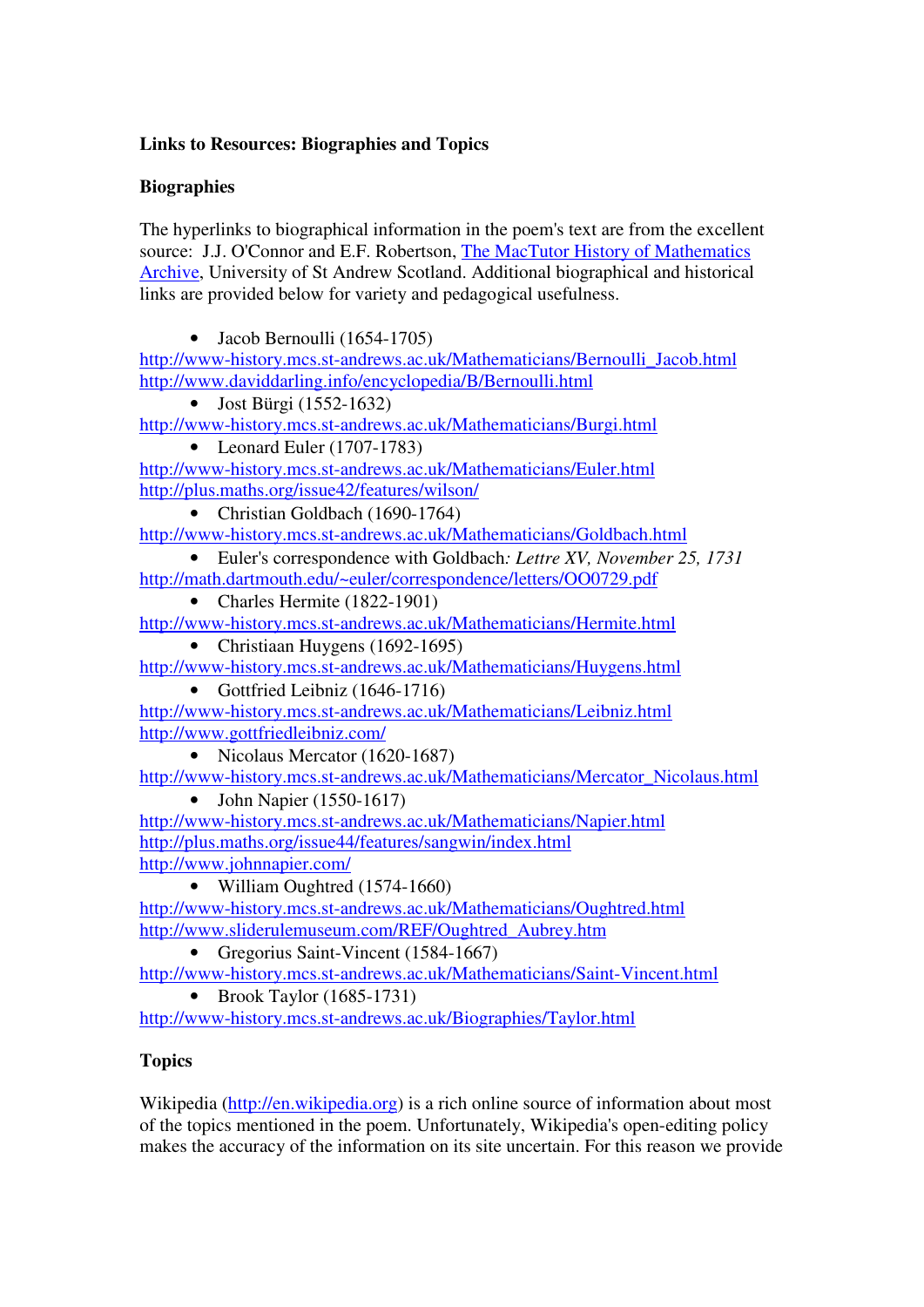links to different online sources. Whenever possible, we have chosen sites where the information is presented with students and educators in mind.

• Bernoulli trials

http://www.cut-the-knot.org/Probability/BernoulliTrials.shtml

• Calculus

http://math.mit.edu/~djk/calculus\_beginners/chapter01/section02.html

• Complex numbers

http://www.clarku.edu/~djoyce/complex/

• Compound interest

http://plus.maths.org/issue11/features/compound/index.html

• Continued fractions

http://www.maths.surrey.ac.uk/hostedsites/R.Knott/Fibonacci/cfINTRO.html#othercfs http://archives.math.utk.edu/articles/atuyl/confrac/index.html http://plus.maths.org/issue11/features/cfractions/

• Derangements and the Hat-Check Problem http://www.wmueller.com/precalculus/e/e6.html http://notaboutapples.wordpress.com/2009/08/03/the-two-decks-of-cards-and-thedrunken-hat-check-girl/

• Derivative

http://math.mit.edu/~djk/calculus\_beginners/chapter04/section02.html

• Differential Equations

http://khanexercises.appspot.com/video?v=-\_POEWfygmU http://www.math-atlas.org/ (click on Differential Equations)

 $\bullet$  e

http://ja0hxv.calico.jp/pai/ee1value.html (e to 200 billion digits) http://www.mathpages.com/home/kmath400.htm (irrationality of e) http://planetmath.org/encyclopedia/EIsTranscendental.html (transcendentality of e) http://numbers.computation.free.fr/Constants/constants.html (online computation of e)

• Euler's Identity

http://www.well.com/~davidu/euler.html http://users.forthnet.gr/ath/kimon/Euler/Euler.htm

• Exponential function

http://mathworld.wolfram.com/ExponentialFunction.html

• *i* (imaginary unit)

http://www.clarku.edu/~djoyce/complex/numberi.html

• Integral

http://math.mit.edu/~djk/calculus\_beginners/chapter16/section01.html

• Irrational numbers

http://www.cut-the-knot.org/do\_you\_know/numbers.shtml#rational http://www.daviddarling.info/encyclopedia/I/irrational\_number.html

• Limit

http://www.coolmath.com/lesson-whats-a-limit-1.htm

• Logarithm and natural logarithm (ln)

http://mathworld.wolfram.com/Logarithm.html

http://www.coolmath.com/algebra/17-exponentials-logarithms/09-special-logarithms-02.htm

http://demonstrations.wolfram.com/CalculatingIntegerLogarithmsInDifferentBases/

• Number Theory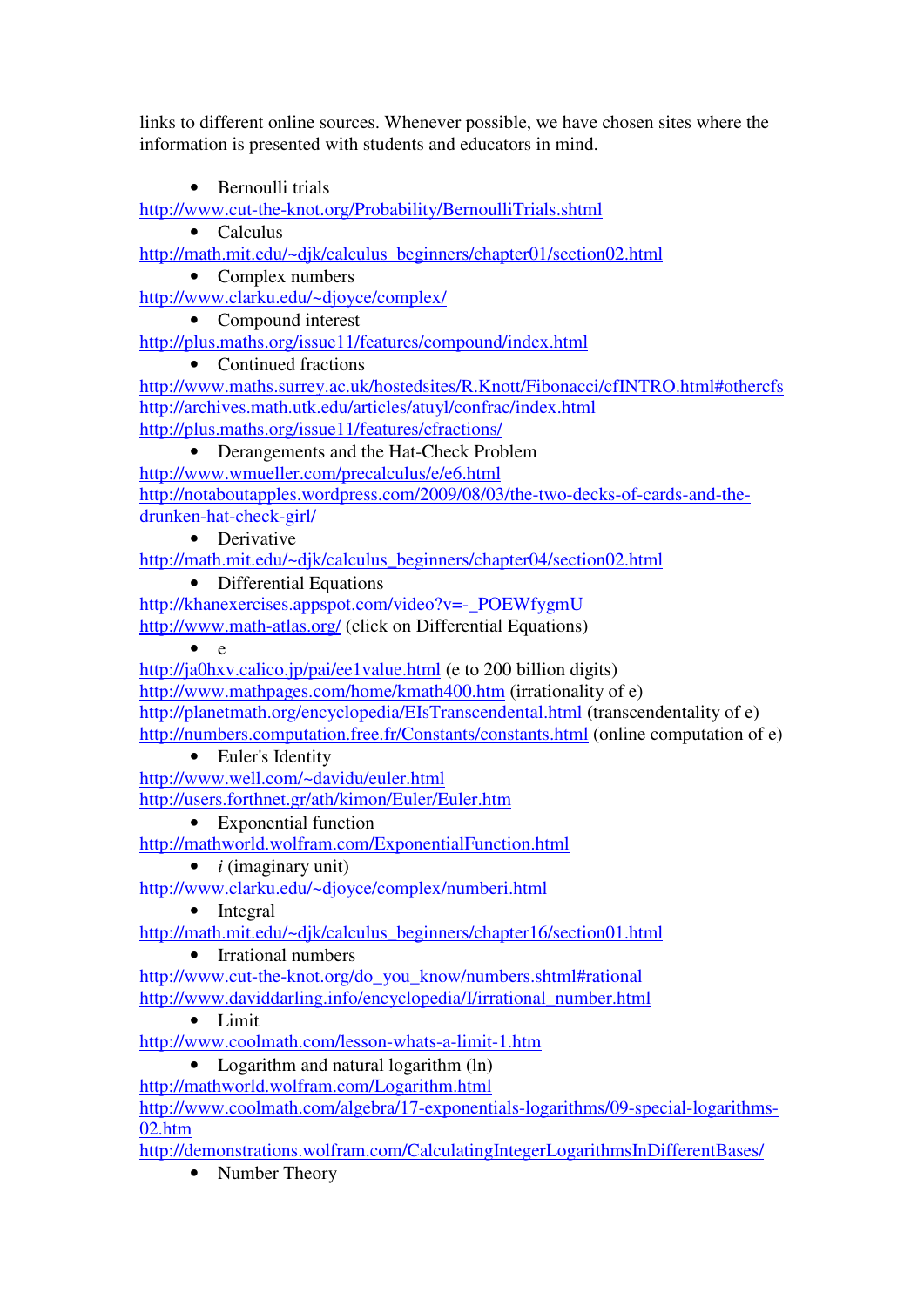http://mathworld.wolfram.com/NumberTheory.html http://www.math-atlas.org/ (click on *Number Theory*)

• Pi  $(\pi)$ 

http://www-history.mcs.st-andrews.ac.uk/HistTopics/Pi\_through\_the\_ages.html http://www-history.mcs.st-andrews.ac.uk/HistTopics/Pi\_chronology.html

• Probability

http://www.cut-the-knot.org/Probability/Dictionary.shtml

http://www.math-atlas.org/ (click on *Probability and Statistics*)

• Rectangular hyperbola

http://mathworld.wolfram.com/RectangularHyperbola.html

• Roots of unity

http://www.clarku.edu/~djoyce/complex/powers.html

• Series (infinite sums)

http://plus.maths.org/issue19/features/infseries/

• Slide rule

http://www.sliderule.ca/intro.htm

http://www.sliderulemuseum.com/?PHPSESSID=52598164a6abd4a522b5ef680a487 335

http://demonstrations.wolfram.com/SlideRule/

• Taylor series expansion

http://www.math.hmc.edu/calculus/tutorials/taylors\_thm/ http://mathworld.wolfram.com/TaylorSeries.html

• Transcendental numbers

http://www.daviddarling.info/encyclopedia/T/transcendental\_number.html http://www.cut-the-knot.org/do\_you\_know/numbers.shtml#algebraic

# **References**

- 1. A. Audsley, *The Old Computer Hut, History: More about Napier's original logarithm,* http://www.oldcomputers.arcula.co.uk/bhist1.htm
- 2. Patrick Bahls, *Math and metaphor: Using poetry to teach college mathematics*, The Writing Across the Curriculum Journal 20, 75-90, 2009
- 3. Petr Beckmann, *A History of* π, St. Martin Press, New York, 1971
- 4. E.T. Bell, *Men of Mathematics*, Simon & Schuster, New York, 1937
- 5. William P. Berlinghoff, and Fernando Q. Gouvea, *Math Through the Ages, a Gentle History for Teachers and Others*, Oxton House Publishers, Farmington, ME, and MAA, Washington DC, 2004
- 6. Marcia Birken, and Anne C. Coon, *Discovering Patterns in Mathematics and Poetry*, Editions Rodopi, B.V. Amsterdam-New York, 2008
- 7. Michael J. Caulfield, *John Napier: his life, his logs, and his bones*, MAA Loci: Convergence, http://mathdl.maa.org/mathDL/46/?pa=content&sa=viewDocument&nodeId= 2331
- *8.* Marion Deutsche Cohen, *Downloads: Permission to Add (the Math Limericks)* http://marioncohen.com/
- 9. Marion Deutsche Cohen, *Truth and Beauty: A Course in Mathematics and Literature*, preprint
- 10. Henry Thomas Colebrooke, *A Translation of Lilavati with Notes by Haran Chandra Banerji*, Asian Educational Services, New Delhi, India, 1993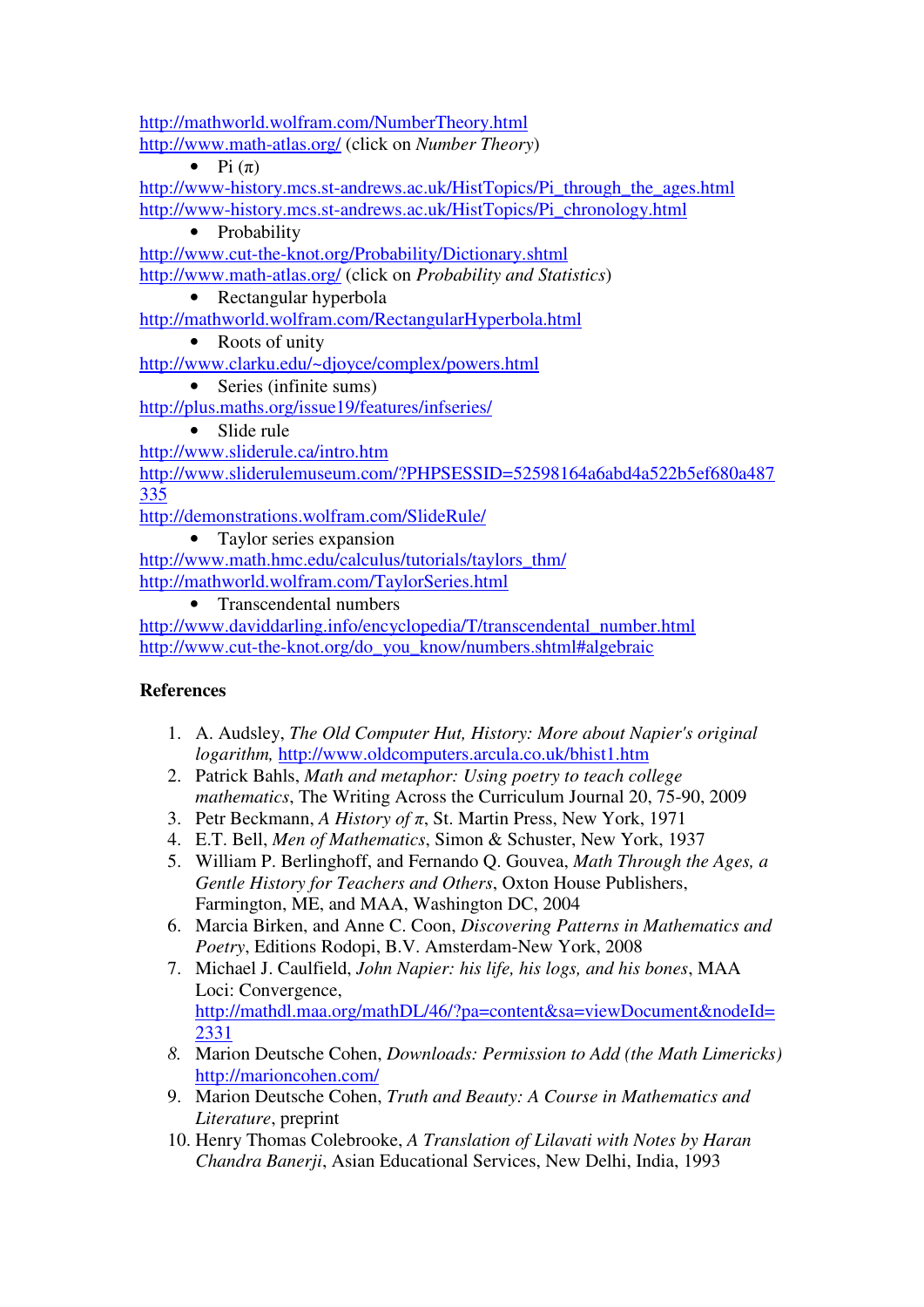- 11. Julian Lowell Coolidge, *The Mathematics of Great Amateurs*, Dover Publications, New York, 1963
- 12. William Dunham, *Euler: The Master of US All*, MAA, Washington DC, 1999
- 13. Euler's correspondence with Goldbach, http://math.dartmouth.edu/~euler/correspondence/correspondents/Goldbach.ht ml
- 14. Howard Whitley Eves, *An Introduction to the History of Mathematics*, Holt, Rinehart & Winston, 1969
- 15. Exploratorium, *Annual Pi Day Celebration Page*, http://www.exploratorium.edu/pi/index.html
- 16. Sarah Glaz, *Calculus*, Humanistic Mathematics Network Journal 26, 30, 2002 Poem: http://www.math.uconn.edu/~glaz/Calculus\_by\_Sarah\_Glaz.html
- 17. Sarah Glaz, and JoAnne Growney, *Strange Attractors, Poems of Love and Mathematics*, AK Peters, Wellesley, MA, 2008
- 18. Sarah Glaz, and Su Liang, *Modeling with poetry in an introductory college algebra course and beyond*, Journal of Mathematics and the Arts 3, 123-133, 2009. Link to preprint: http://www.math.uconn.edu/~glaz/My\_Articles/ModelingWithPoetryinanIntro AlgebraCourse.JMA09.pdf
- 19. Jacqueline Jensen, *Math 142 Poems Presented*, http://www.shsu.edu/~mth\_jaj/math142/poems.s05.html
- 20. Barbara A. Jur, *The Poetry of Mathematics*, Primus 1, 75-80, 1991
- 21. Victor Katz (editor), *Using History to Teach Mathematics, an International Perspective*, MAA Notes 51, Washington DC, 2000
- 22. Arthur Knoebel, Reinhard Laubenbacher, Jerry M. Lodder, and David Pengelley, *Mathematical Masterpieces: Further Chronicles by the Explorers*, Springer, New York, 2007.
- 23. Reinhard Laubenbacher, and David Pengelley, *Mathematical Expeditions: Chronicles by the Explorers*, Springer-Verlag, Berlin, 1998
- 24. H.W. Lenstra, Jr., *Solving the Pell Equation*, Notices of the American Mathematical Society 49, 182-192, 2002 http://www.ams.org/notices/200202/fea-lenstra.pdf
- 25. Lawrence Mark Lesser, *Sum of songs: Making mathematics less monotone*, The Mathematics Teacher 93, 372-377, 2000
- 26. Eli Maor, *e: The Story of a Number*, Princeton University Press, Princeton, NJ, 1994
- 27. William Mueller*: The Number e*, http://www.wmueller.com/precalculus/e/e0.html
- 28. J.J. O'Connor, and E.F. Robertson, The MacTutor History of Mathematics archive, University of St Andrews, Scotland: *The Number e*, http://www-history.mcs.st-andrews.ac.uk/HistTopics/e.html
- 29. Cheryl C. Patterson, and J. Wayne Patterson, *Poetry Writing in Quantitative Courses*, Decision Sciences Journal of Innovative Education 7, 233-238, 2009
- 30. Amy Shell-Gellasch, *Napier's e*, MAA Loci: Convergence, http://mathdl.maa.org/mathDL/46/?pa=content&sa=viewDocument&nodeId= 3209
- 31. Amy Shell-Gellasch (editor), *Hands on History, a Resource for Teaching Mathematics*, MAA Notes 72, Washington, DC, 2007
- 32. Michael Stueben, with Diane Sandford*, Twenty Years Before the Blackboard*, MAA, Washington DC, 1998